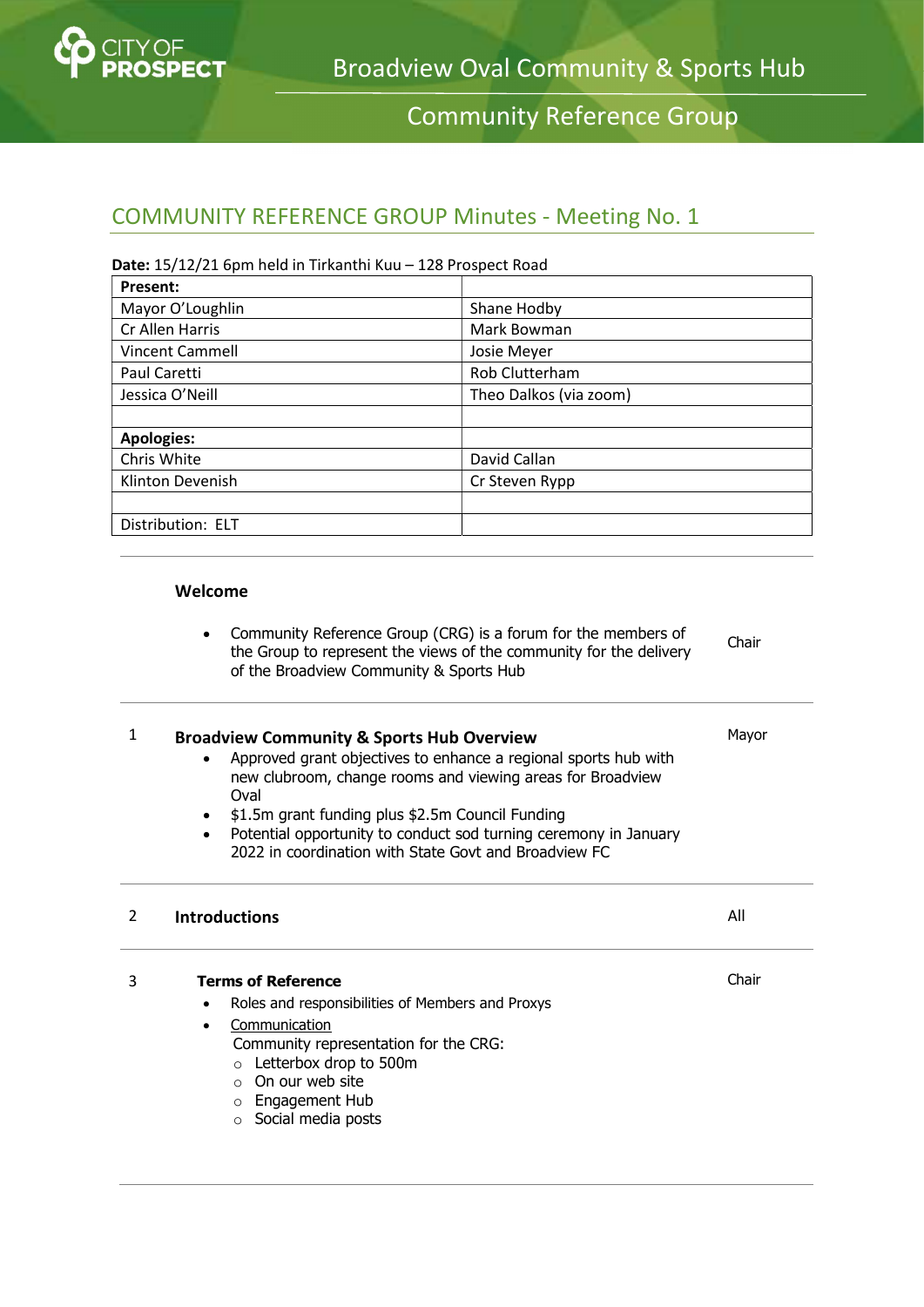

- o Signage to be placed at Oval
- o Josie Meyers is a Community Rep
- $\circ$  3 more reps to be selected from community
- $\circ$  1 rep to be selected as an immediate neighbour as per TOR
- o Reps to be selected by mid-January 2022
- o EOI closes 9 January 2022
- Media

| 4 | Broadview Hub Engagement Hub Website<br>Engagement Hub the go to for project updates                                                                                                                                                                                                                                                                                                                                                                                                                                                                                                                                                                                                                                                                                                                                                                                                                                                                                                                                                                                                                    | PM  |
|---|---------------------------------------------------------------------------------------------------------------------------------------------------------------------------------------------------------------------------------------------------------------------------------------------------------------------------------------------------------------------------------------------------------------------------------------------------------------------------------------------------------------------------------------------------------------------------------------------------------------------------------------------------------------------------------------------------------------------------------------------------------------------------------------------------------------------------------------------------------------------------------------------------------------------------------------------------------------------------------------------------------------------------------------------------------------------------------------------------------|-----|
| 5 | Engagement of Design Team/ Programme/ Budget<br>Architect brief has been completed with select tender 11 potential<br>candidates, evaluation criteria set and tender closes 17 January<br>2022<br>Architect requires 4-6 weeks to develop concept design, CRG to<br>$\bullet$<br>submit any ideas to PM<br>$\circ$ The more info we provide the architect, the better to shape<br>the design development<br>Elected Members are not set to the concept design but this<br>$\circ$<br>has been used as a basis to secure the grant<br>Ideally concept design sent to Council for endorsement in<br>$\circ$<br>March 2022<br>$\circ$ Detailed Design April - June 2022<br>$\circ$ Tender July 2022<br>$\circ$ Construct Aug 22 - Jun 23<br>Project Manager has applied to Office Rec & Sport to vary<br>commencement and completion date of grant, hope to receive<br>approval before end of 2021<br>Project Manager to send out to CRG the current concept designs<br>SACA/ SANFL to be briefed as concept design is developed -<br>critical that facility guidelines for both stakeholders are provided | PM  |
| 6 | Q & A – General Discussion<br>Generally, community representation will focus on the following<br>Trees<br>$\circ$<br>$\circ$ Community use<br>$\circ$ Car parking provisions<br>$\circ$ Prospect Kindergym potential future user of the Hub, JM to<br>discuss with Kinder gym to discuss potential requirements<br>Dog friendly café to ground floor would be preferable,<br>$\circ$<br>currently defined as kieck in concent decian. MOU to address                                                                                                                                                                                                                                                                                                                                                                                                                                                                                                                                                                                                                                                    | All |

- currently defined as kiosk in concept design, MOU to address potential sub lease for use of this space/shared with club? o Outdoor dining?
- 
- o Strength for Life?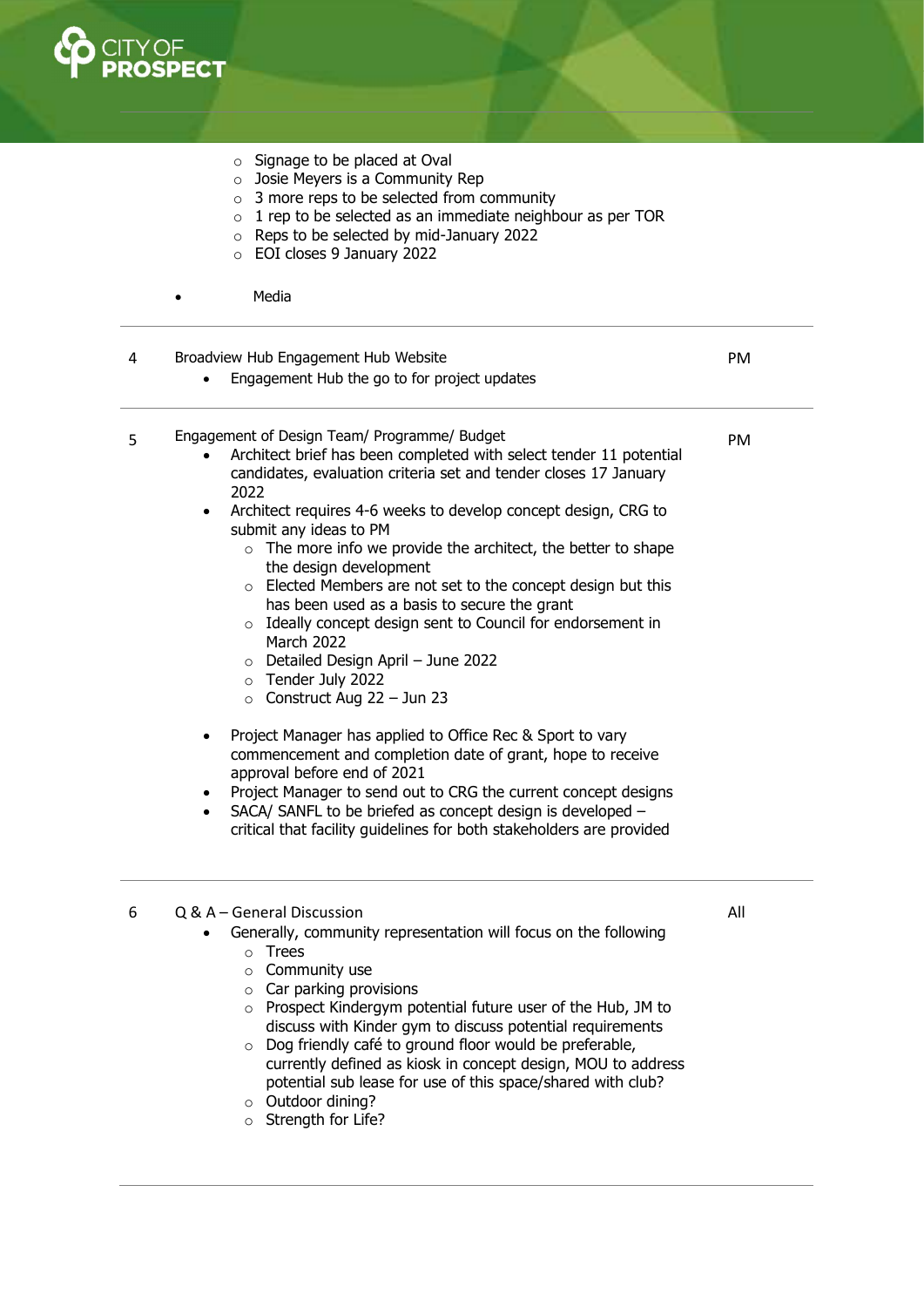

- Incorporate a simple model of kiosk/ canteen (coffee, drinks, food)
- Current bar/ kitchen to level 1 seems inadequate on current concept design
- Be comfortable with the way the space operates via current footprint
- Issue with cars parking onto running track (southern end)
- Issue with tree plantings in past not being suitable
- Council to arrange a landscape architect/ consultant to present to CRG
- Council has commenced investigations with regard to:
	- o Arborist report
	- o Waste soil classification report
	- o SAPN augmentation costs
	- o Detailed site survey to identify trees, services, levels & features
- Potential for full site car parking to be redesigned as a staged delivery
- Potential to consider retaining the northern portion of the carpark subject to level and impact assessment
- Based on programme it is likely that two football seasons will be impacted by the construction phase, existing club rooms to be retained until new facility is built
- All CRG members encouraged to send any ideas through to PM to capture principles for architect to consider in the next phase of the development of the concept design
- Size of building to be confirmed
- Elected members have visited other facilities including Glenunga Hub and Goodwood Football Club
- Other similar projects include Brighton Oval redevelopment, Hectorville Sporting Club, Lockleys
- 7 Close & Next Meeting 27 January 2022 6pm at Broadview Football Club

### Action List

| Date:    | <b>Action:</b>                                                                                                | <b>Responsibility:</b> | <b>Due</b><br>Date: | <b>Date</b><br><b>Completed:</b> |
|----------|---------------------------------------------------------------------------------------------------------------|------------------------|---------------------|----------------------------------|
| 15/12/21 | Council to send out budget<br>summary to CRG together with<br>building footprint and current<br>concept plans | PC.                    | 17/12/21            |                                  |
| 15/12/21 | PM to send out update when grant<br>variation application is processed<br>(upon receipt of outcome)           | PC.                    | 23/12/21            |                                  |
| 15/12/21 | CRG community positions to be<br>formed following close of<br>expression of interest from 9<br>January 2022   | <b>PC</b>              | 14/1/22             |                                  |